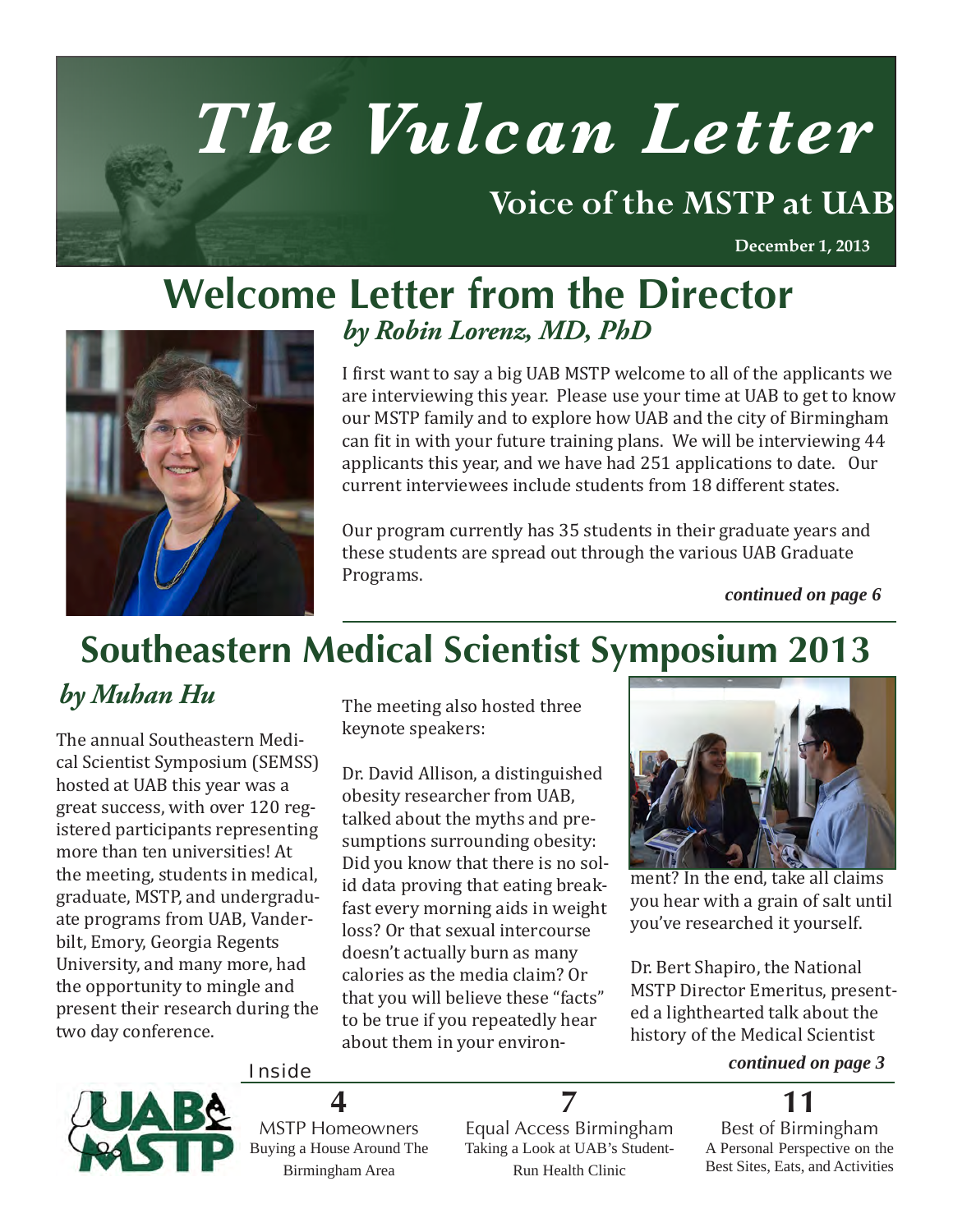# **What NOT to look for when choosing an MSTP**

### *by Mark Pepin*

As future physician scientists, the decision of which MD/PhD program to select is significant, to say the least. Not only are the next 7-8 years hanging in the balance, our career possibilities are largely affected by this one choice. Although the thought of interviews and admissions are seemingly far behind, I think it is useful to reflect on how we chose UAB; doing so not only helps those also considering this school, but it also serves as a reminder of why we are doing this. Most of what follows is a description of what not to focus on, in order to avoid the disappointing burn-out halfway through the PhD.

"Will the MD/PhD be worth it if I go into a high-paying specialty since I'll end up making money faster?"

If anyone is seriously asking this question, then the MD/PhD is definitely not for them. The MD/PhD program is intense and long, so finances should really only be considered complementary. i.e. "Can I live on the stipend for the duration of the program?" Another question that should be avoided, at least in the decision-making process, is, "How prestigious is the school," since everyone and their grandmother recognize the Ivy leagues. However, it is more important for our career to consider both the medical and research communities that are present. At UAB, the wide breadth of research opportunities juxtaposes the diverse medical environment so closely that many labs are located in the same building as a related medical facility. One can imagine the possibilities… While on the topic of the school, the medical school should have some level of credibility. This certainly can be an important point when looking for residency positions. According to US News Report, UAB ranked top 10 in primary care and 3 other medical specialties landed the top 20. While we are on the subject, the Biomedical Sciences program (i.e. most of our PhD's) ranked top 35 in the nation overall, but was top 20 in terms of funding per investigator (this is good for grad students).

The last, and arguably most difficult, point of the "Do Not's" is as follows: do not choose a school for a particular faculty member. Understandably, this is a generalization, and several students have found good homes from the very start. However, 2 years of medical school can reveal a lot of interesting science, most of which we had no idea was so cool. So, choose a school with a wide array of excellent scientists. Again, at UAB there are countless established faculty who have proven their worth in the global arena; in addition, there are many new scientists who are working hard to make a name for themselves (which is my personal preference of PI's).

In closing, what criteria should be emphasized? The single-most important criteria, the one which determines success in all other areas, is finding the right community. Dr. Robin Lorenz has an uncanny ability to find people that "fit" not just the program, but their peers as well. This does not mean that everyone gets along always, but it

allows us to have the most closeknit group of geniuses I've seen anywhere I interviewed. This infrastructure of community is not just an appendage at the UAB MSTP, but it is the central governor. Find a place where you thrive.

## **It's Official! New MSTP Blog Revealed**

#### *by Elizabeth Ma*

In case you have been living under a rock, or have somehow otherwise managed to not access either our MSTP website, facebook, or other social media, the MSTP Communications Committee would like to announce that we now have our very own blog! You can visit us at unabridgedmstp.wordpress.com. Hopefully the name makes sense to you… if not, maybe this will help: UnABridgedMSTP.

The goal of our blog is to give you a glimpse of our lives as MSTP's here at UAB - the trials, tribulations, and tears, but also the wonders, fascinations, and intrigue that is the world of science and medicine. You'll read about our adjustment to Birmingham and medical school, our lives in the lab, and the various events, conferences, and research that we are interested in. And hopefully, you'll be able to learn something along the way as well.

Currently, the blog writers consist of the members of the Communications Committee, but submissions are more than welcome. If interested, please direct all your inquiries, comments, and/or blog post submissions to uabmstpcomm@ gmail.com. **2**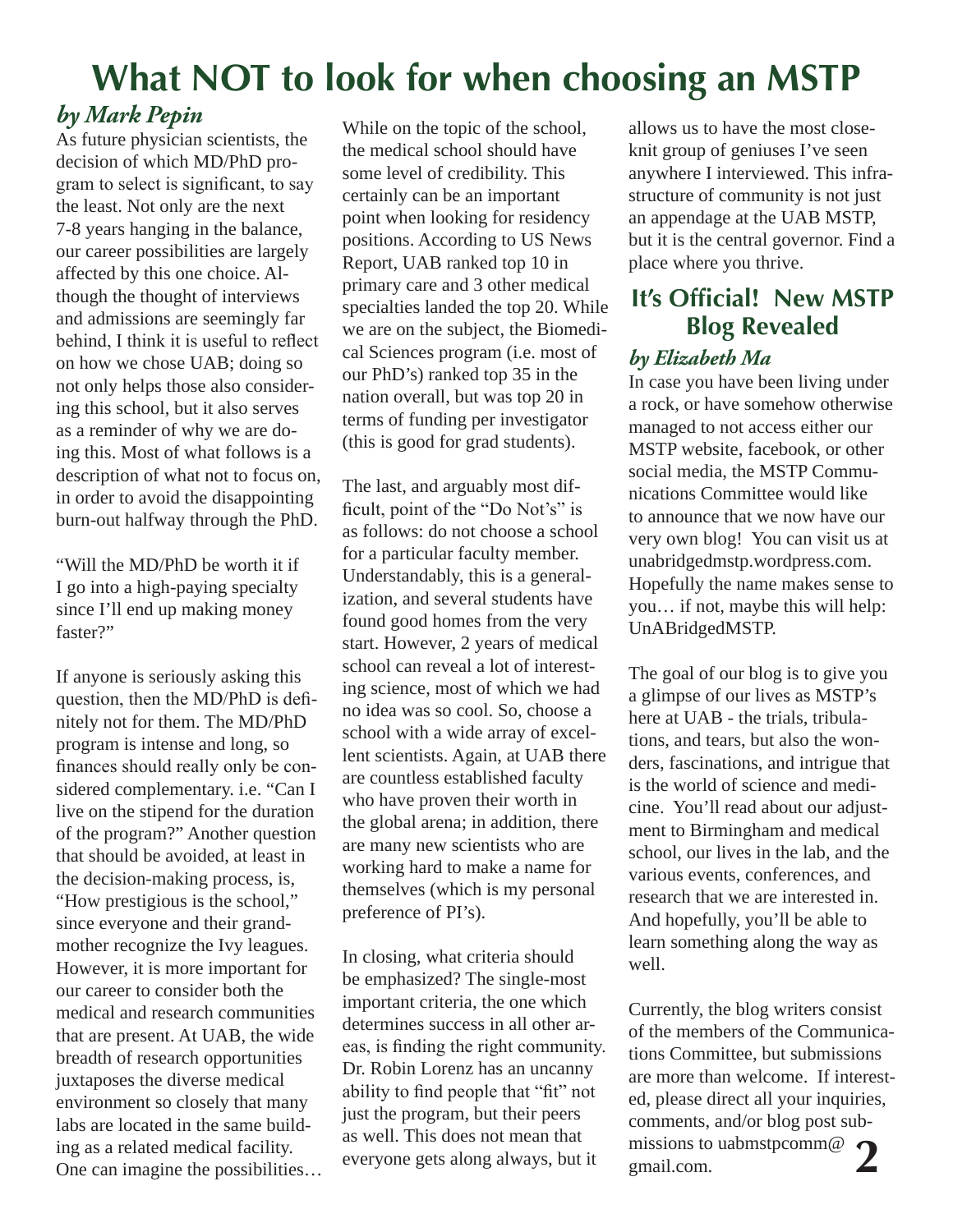# **Research Spotlight Travis Hull (GS-3)**

*by Alexander Bray*



Travis Hull's work in the lab of Drs. James George and Anupam Agarwal is focused on exploring the potential therapeutic properties of heme oxygenase-1 (HO-1). This enzyme's natural function is the conversion of pro-oxidant heme groups released from dying cells into biliverdin, iron, and carbon dioxide. These byproducts of heme metabolism possess powerful anti-inflammatory, anti-oxidant, and anti-apoptotic properties, and thus HO-1 activity could be harnessed to minimize cardiomyocyte damage following acute ischemic injury or acute cardiac toxicity. In a recent study published in Laboratory Investigation, Travis built on this theory by demonstrating HO-1 overexpression to be protective in a cre-recombinase mediated model of acute cardiac toxicity. Travis now hopes to advance these findings in the more clinically relevant doxorubicin-induced model of cardiac toxicity. If successful, his work will build on 40 years of evidence, which indicates that drugs that stimulate HO-1 activity could be promising therapies for improving patient outcomes following acute MI and heart transplant. Outside of the lab Travis serves as the president of the APSA chapter at UAB and enjoys spending time with his wife and two children.

### **SEMSS continued**

Training Program since it's establishment in 1964. He talked about the journey of the program from a time when it was just bits and pieces of research added to the medical curriculum, to the much more organized program that are available for students today. A fun fact from his talk: if life forces you to drop out of an MSTP program, depending on the program, you might not be required to pay back the money!

Dr. Jyothi Rengarajan, a distinguished infectious diseases researcher, presented the last keynote, talking about the little bug known as *Mycobacterium tuberculosis*. Did you know that this bacterium was found on a mummy dating back to 600 B.C.? Or that of the people who come in contact with the bug, only 10% actually develop active disease while others could be latent carriers or are completely immune?

Of course, the meeting was also interspersed with three very useful breakout sessions:

The grant writing sessions gave useful tips for preparing the training grant and compiling the whole package. One session was a mock study session whereby students got a glimpse into the process of grant reviews once they clicked the submit button. Generally, find a good mentor who is willing to spend time to make your application be the best that it can be, try to get a publication or two before applying, tell your MSTP program and your mentor early in advance if you're looking to submit a grant, and make sure to start early!

*continued on page 8*

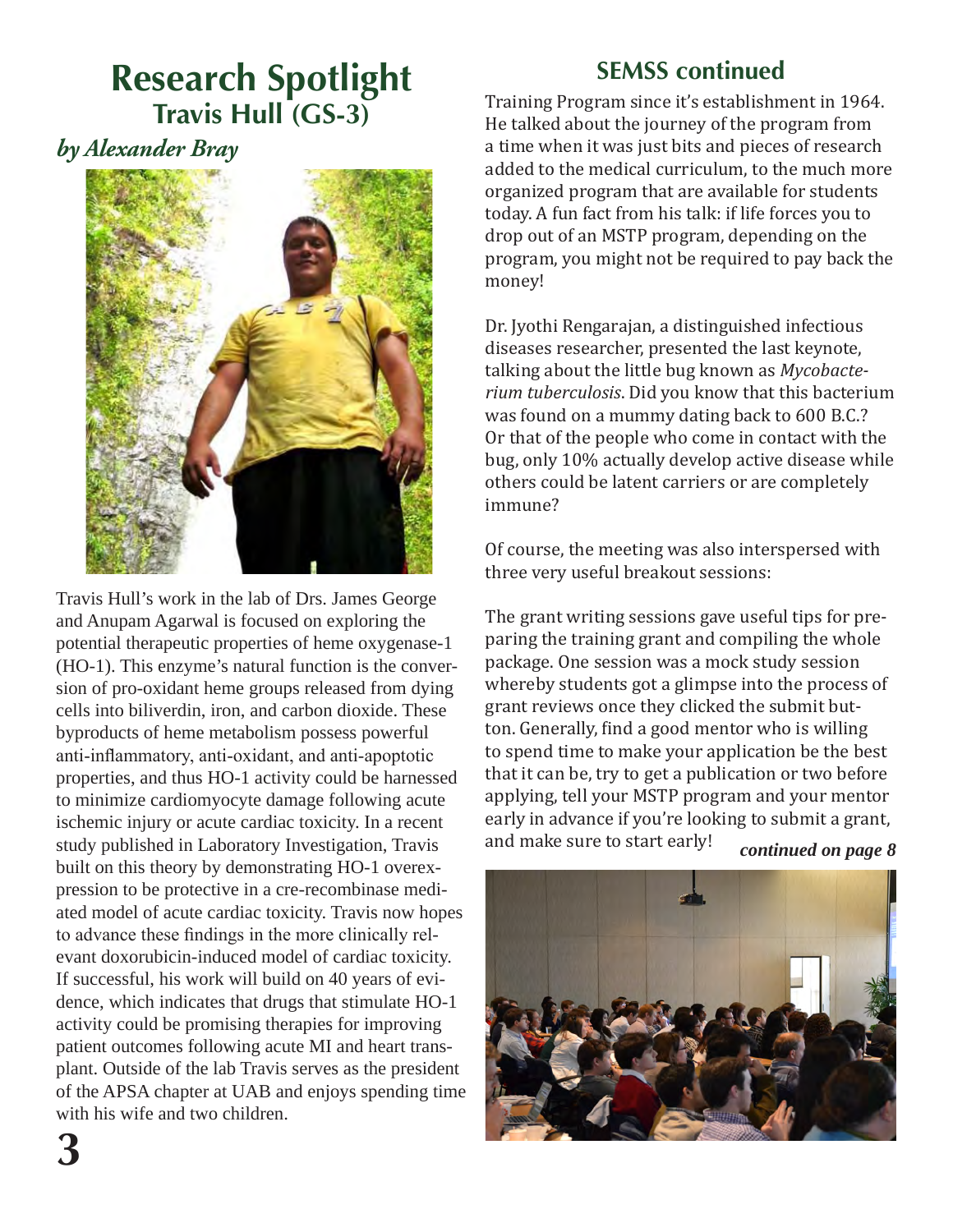# **MSTP Homeowners: A Birmingham Case Series**

## *Compiled by Alexander Bray*

#### **Analyzing Time of Purchase: When Do Most MSTP Students Buy Their Homes?**

- **• While the exact timing may differ, most students buy their homes fairly early**
- **• Almost half (~47%) of students purchase a home during their first summer rotation**
- **• Only approximately 10% of individuals purchase after the end of MS-2**



"I don't recommend buying anything before the end of MS1 because you want a year to figure out where in Birmingham you like and what areas you want to be in."

"As soon as I got the acceptance letter I pretty much decided that I was going to purchase a house, since in my mind it made the most sense financially being here for 8 years."

"I entered the MSTP after completing my first 2 years of medical school and as soon as I found out I had been accepted into the program I started looking for a house to buy."

#### **Cost of Home Ownership: Few Can Compete with the Magic City**

- **• Few cities can compare with Birmingham when it comes to affordable homes**
- **• 65% of homes are bought for \$150,000 or lower**



"One of the nice things about Birmingham is definitely cost of living."

"I'm pretty much living in what I consider my dream home for this point in my life, and I was able to afford it because it's here in Birmingham. I don't think I would be in this situation at another program."

"When I purchased my house, it was the same price for a mortgage (includes the actual house payment, taxes, and insurance monthly) as it was to rent so it made a lot **4**of sense."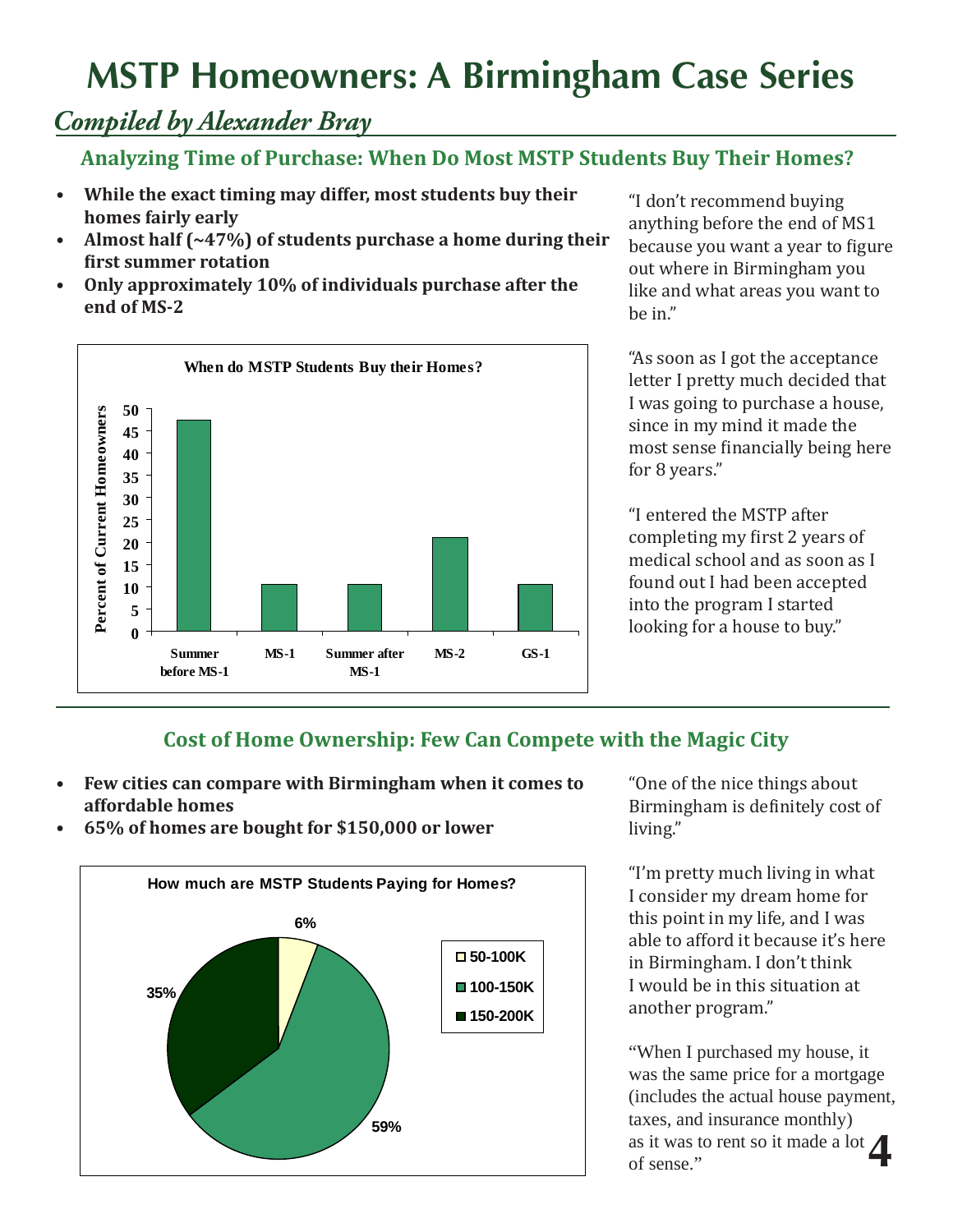#### **Student Expectations? Birmingham Meets Them, Even When There Aren't Any**

 "Yes – I always assumed I would end up buying a house after deciding on UAB. Many students mentioned that they owned their homes and since we are here for 8 years, and it makes sense so money isn't lost in rent"

- **• Most UAB MSTP homeowners expected to buy a home upon being admitted**
- **• 16% of current owners arrived at UAB with no expectations about buying a home**

"I expected it would be cheaper than Maryland (5th most expensive state)."

"No – I had zero expectations. I thought it would be a good investment of money, so I went for it and am happy how it has turned out so far."

#### **Top 10 Factors MSTP Students Take Into Consideration when Buying a Home**

- **1. Location and proximity to UAB**
- **2. Cost**
- **3. Maintenance required (or lack thereof)**
- **4. Resale potential**
- **5. Floor plan/layout**
- **6. Size**
- **7. Condition/age of building**
- **8. Yard size**
- **9. Safety of neighborhood**
- **10. View**

#### **The Home Search: or** *How I Learned to Stop Worrying and Love Real Estate Agents*

"We found the condo on our own, but we bought it using a real estate agent. This was our first home purchase and it made a big difference in our level of comfort and confidence in negotiating with the seller. I would definitely recommend using an agent at least to buy, if not to find the house or condo."

 "Using an agent I feel is a must as it gives you access to more properties and you don't have to contact the seller for each one, the agent takes care of it. I also liked using an agent because they coordinated all the visits.. Makes it easy, especially as a med student."

- **• Approximately 70% of MSTP students employed real estate agents in some fashion**
- **• Online listings such as MLS, Zillow, and RealtySouth were also widely used**



"I used a real estate agent recommended by a former MSTP student. They were great and even rented me **5** "I used a real estate agent recommended by a former MSTP student. They v a car and let me stay at their place when I had to fly in to review the plans."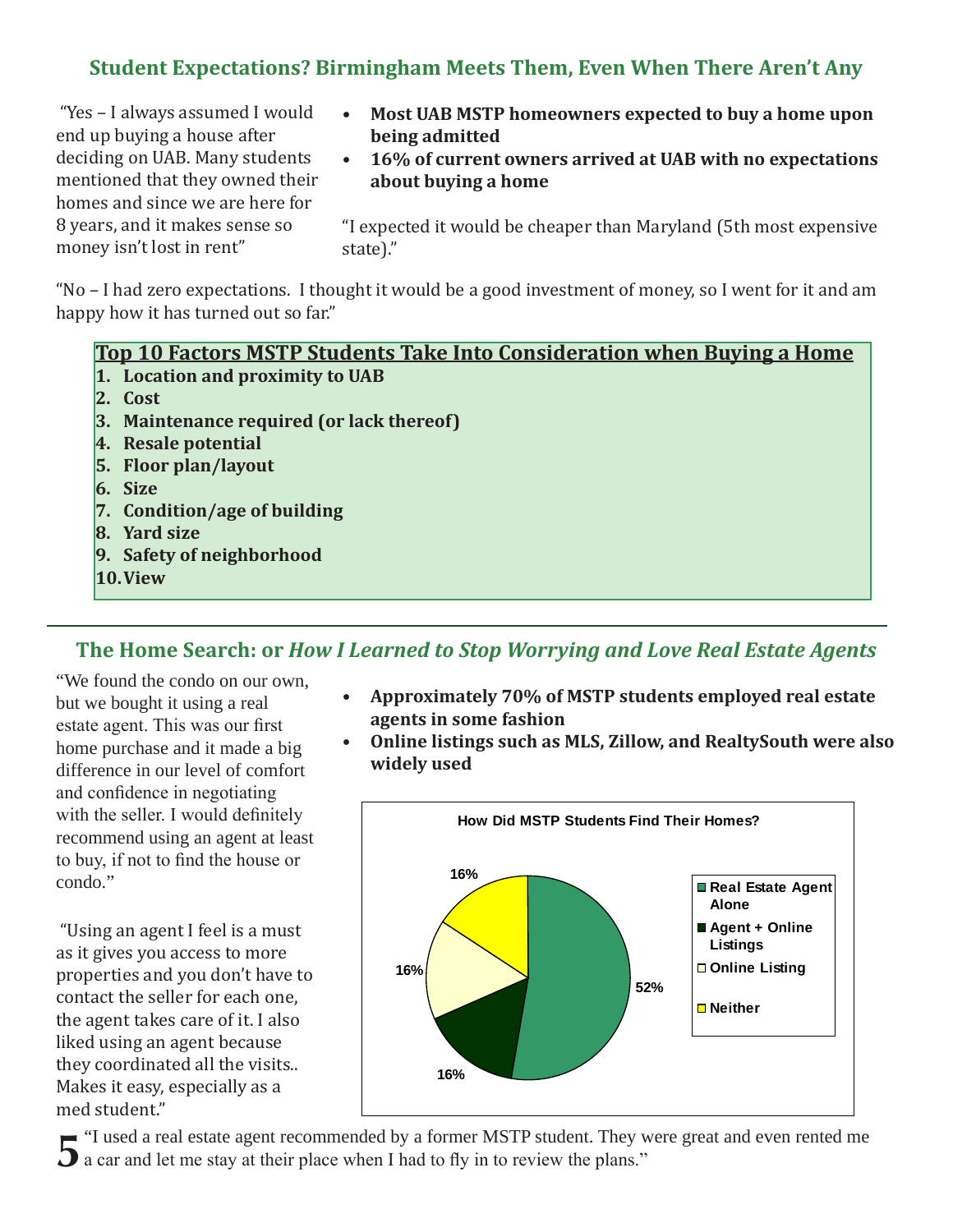### **Director's Welcome, continued**

The graduate programs our students are currently in include:

| <b>Graduate Theme/Program</b>                      | <b>Number of</b><br><b>MSTP</b><br>students |
|----------------------------------------------------|---------------------------------------------|
| Neuroscience/Neurobiology                          | 13                                          |
| Immunology                                         | 5                                           |
| <b>Cancer Biology</b>                              | 5                                           |
| Microbiology                                       | 3                                           |
| <b>Biochemistry and Molecular Genetics</b>         | $\mathcal{P}$                               |
| Cell, Molecular, and Developmental Biology         | $\mathcal{P}$                               |
| <b>Biomedical Engineering</b>                      | 2                                           |
| Pathobiology and Molecular Medicine                | 1                                           |
| <b>Nutrition Sciences</b>                          | 1                                           |
| Public Health (Health Care Organization and Policy |                                             |

Some statistics about our current students include:

| Average MCAT                                                         | 34   |
|----------------------------------------------------------------------|------|
| Average GPA                                                          | 3.75 |
| % students (2009-2014) with publica-<br>tions prior to matriculation | 63%  |
| Geographic distribution of students:                                 |      |
| Northeast                                                            | 13%  |
| Central                                                              | 20%  |
| South                                                                | 43%  |
| West                                                                 | 23%  |

Some details on our outcomes include:

| Average Time to Degree (last 5 years)                        | 7.6   |
|--------------------------------------------------------------|-------|
|                                                              | years |
| Average number $1st$ author publications                     | 2.0   |
| Average number total publications                            | 4.6   |
| Average impact factor for all $1st$ author publications over | 5.24  |
| the past 5 years (73 total publications)                     |       |
| Postgraduate residency choices (102 alumni):                 |       |
| Internal Medicine                                            | 27.5% |
| Pediatrics                                                   | 13.7% |
| Pathology                                                    | 9.8%  |
| Neurology                                                    | 9.8%  |
| Surgery                                                      | 7.8%  |
| Dermatology                                                  | 7.8%  |

I also want to say congrats to Travis Hull, Stephanie, Brosius, Carson Moseley, and Brian Warmus for receiving individual fellowship awards this year (AHA or NIH F30/F31). In addition, please join me in welcoming Dr. William Geisler (new Clinical Associate MSTP Director) and Jacquie Bennett (new Program Coordinator) to our MSTP family.

Finally, my heartfelt appreciation goes out to all of the MSTP students who have been giving their time and energy to making this a great MSTP. There are many more than I can easily list, but special thinks goes to the students who organized the fantastic SEMSS 2013 (Zach, Jarrod, Katie, Mika, Muhan, Jenn S., Elizabeth, and Anna Joy), to those who have put their efforts into the new UAB APSA chapter (Travis, Jenn, Alice, Stephanie, and Alex D.), to the leaders of the Griffin Society (Katie, Heather, Stephanie, and Alice), to the organizers of our fantastic retreat (Jeff, Jon, and the rest of the Events committee), and to the students who have contributed to our new blog, UnABridged (Elizabeth, Tim, Alex B., Lindsay S., Mark, and Muhan). Your efforts help to make our MSTP a fantastic program and I am looking forward to our next year together.

**-Robin Lorenz, MD, PhD Assistant Dean for Physician-Scientist Education MSTP Director University of Alabama at Birmingham 6**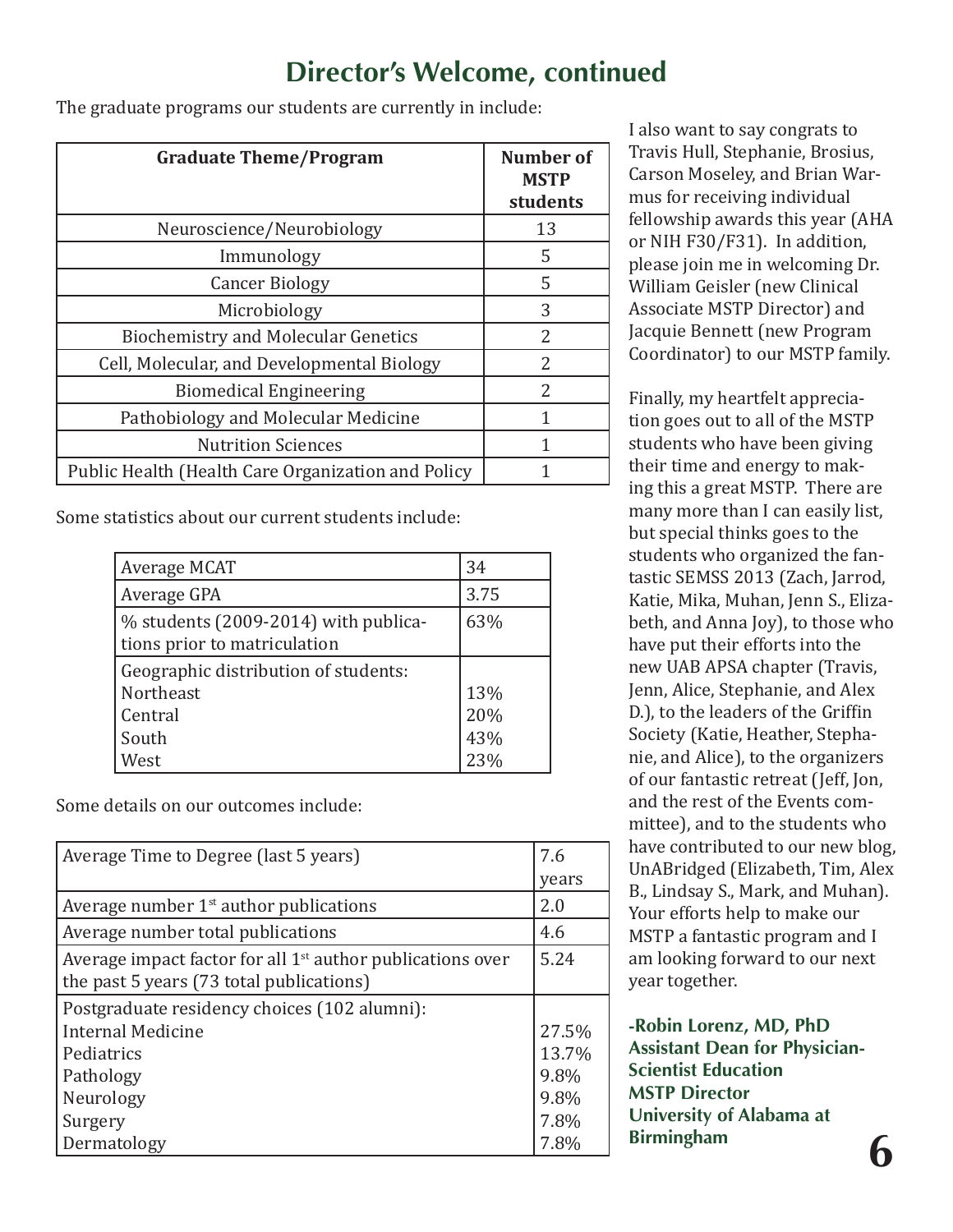# **Equal Access Birmingham**

# *by Timothy Kennell Jr.*

"EAB is about building relationships; it's about fostering trust and creating hope." These words from Marielle Baldwin, the former president of Equal Access Birmingham (EAB), describe the foundation on which EAB was built - to reach out to the underserved population of Birmingham and give them the opportunity to have access to a service that many of us take for granted.

EAB began with several students volunteering at a nearby clinic, M-Power. As that ministry expanded further, the students decided to take on the monumental task of starting their own, student-run clinic. The clinic would take place in the Church of the Reconciler on Sunday afternoons, a time that was donated for the use of the clinic. The organization itself is managed by the students with at least one physician present to help instruct students as they interact with the patients and also to provide a final diagnosis. Since the start, the clinic has served faithfully every Sunday afternoon, and it has also continued to maintain its presence in the M-Power clinic offered every Wednesday.

As mentioned, EAB manages two clinics in addition to the many other services that it provides, both the EAB clinic at the Church of the Reconciler and M-Power through M-Power ministries. Although both of these clinics are serviced by EAB, they have very different goals. The EAB clinic at the Church of **7**

the Reconciler is a longitudinal care clinic that allows patients to make appointments and have follow-ups; however, the M-Power clinic is an acute-care clinic that only allows patients to come for a visit up to three times a year. Yet, although the method is different, each of the clinics treats patients that would otherwise be unable to receive healthcare.

However, in addition to the clinics, EAB provides multiple other services as well. The first of these is health screenings that are offered free to the community. EAB offers these screenings once every month and provides many health services during them, including a basic fitness exam and social services to help individuals find a way to receive health care outside of the screening. These services extend further to health education of the community on topics such as tobacco use, hypertension, and the most emphasized one, diabetes.

Recently, they have added the service of doing HIV testing to their roster. This means that students that have been trained can administer HIV tests during any

of the screenings. This service is simply a furtherance of EAB's commitment to reach the underserved community with services that will be of the most benefit to them.

So what does EAB mean for an MSTP student? For the first two years of medical college, the meaning is no different than that of any other medical student; it is a way to give back to the community in a meaningful way, and at the same time hone the clinical skills that have been taught in medical school. The skill sets that are learned in the Introduction to Clinical Medicine (ICM) course are given an immediate, real-world application when a volunteer is given the task of taking a history and maybe even a physical without the aid or presence of anyone else in the room but the patient. Learning by doing truly is the best method. After the encounter, the volunteer will present the case to the current physician on staff and then see the patient together. This again presents a great learning opportunity; however, true reward is reaped when seeing the *continued on next page*

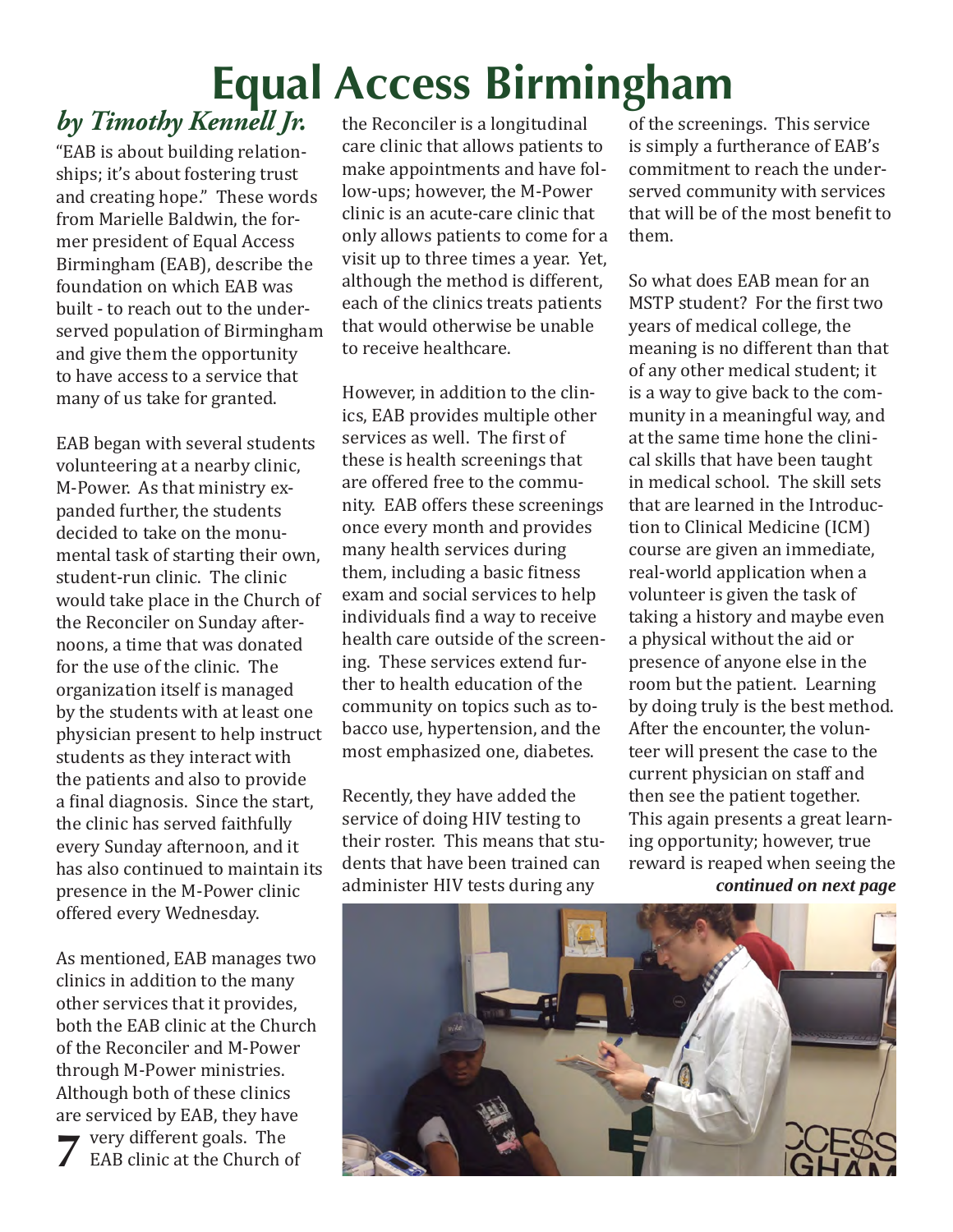#### **Equal Access Birmingham, continued**

patient's joy from that care that they have received.

As graduate students in the third through sixth… years, the same rule applies, but now it is an opportunity to keep up the clinical skills that were learned in ICM. As graduates, it goes without saying that exposure to a clinical setting is not easy without specifically seeking out opportunities. EAB is an excellent way to maintain those skills while not committing a large amount of time outside of the lab.

Finally, as third and fourth year medical students, it presents an opportunity to begin giving back some of the skills that have been learned. Many of these volunteers actually serve in the role of coaching younger students in many of the techniques that they themselves learned early on. EAB is a great opportunity for an

MSTP to be involved in.

Getting involved in EAB is as easy as volunteering for an open volunteer spot on either Sunday with the EAB clinic or on Wednesday with M-Power. It is a small time commitment of only four or five hours. Additionally there are opportunities to work at any of the available screenings that are offered each month.

Lastly, another way to get involved is through joining a committee. These positions are opened each year near the beginning of school year and offer a way to become more involved in EAB as whole. Currently, there are six committees that play an integral role in the success of the organization, and each one offers something different so that almost anyone can find one that will suit their interests.

So what is EAB? EAB is many things, but first and foremost, it is an organization built to reach the community around it and impact it for the good. This organization is student run and shows the heart that UAB has for those around it. EAB has many things to offer an MSTP, but amidst all of these, the main reward is the ability to give something that may have no monetary return, but has one of the greatest values.



**Equal Acess Birmingham, please visit: http://www.uab.edu/eab/**

#### **Southeastern Medical Scientist Symposium, continued**

Another set of breakout sessions focused on the life of aspiring physician scientists. The sessions allowed students to share ideas for community service, learn practical networking skills needed in the inherently social and collaborative careers of science and medicine, and understand the importance of keeping a balanced life during their rigorous training. General tips: the training years of a physician scientist are tough, but don't forget to maintain balance and keep doing the things that make you who you are. After a tough day or week, go do some community service, dance, hang out with friends, or

whatever else that is an important part of your happiness. Find a good support system, whether it's in your school or among your friends, and don't hesitate to use it.

Of course, because of the nature of the MSTP program, another important aspect is transitioning back to clinical years, finding research residencies, and understanding the way in which publishing is and will be changing in the years to come. Main points: find opportunities to do clinical volunteer work during your research years, seek out shadowing opportunities, look for residencies, such as ABIM programs, that have built in, protected, research time while you complete your residency, and keep in mind that when your generation of MD/ PhDs become PIs, the landscape of publishing will be very different from that of today.

Lastly, due to the number of undergraduates who attended the SEMSS meeting, this year's breakout sessions also included a special session of the undergraduates who aspire to become physician scientists. The undergraduates were able to talk to a panel of directors who<br>continued on next page  **8**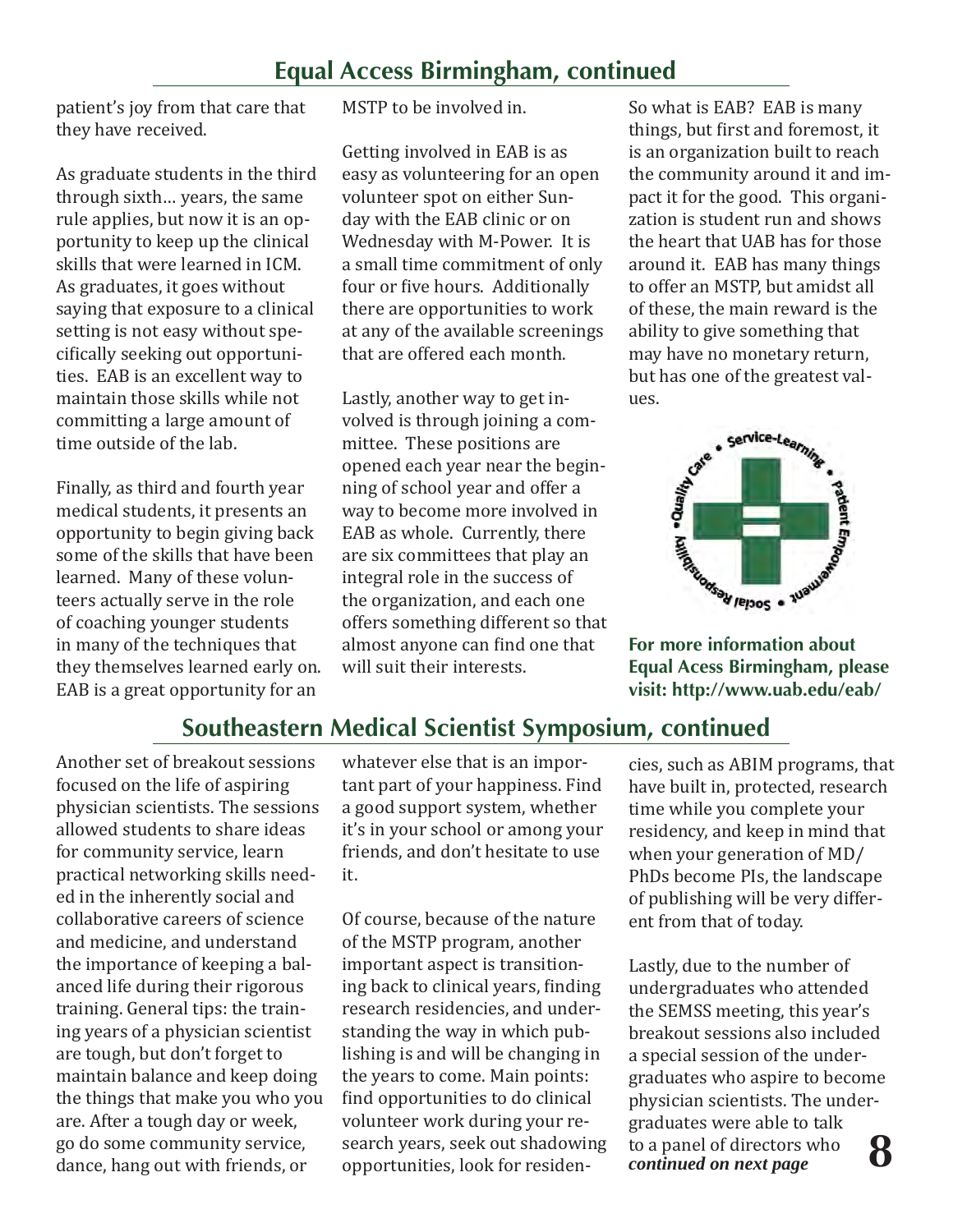# **ANNOUNCEMENTS**

**It's an auspicious day for marriage!** Congratulations to the two lovely couples who tied the knot on August 17, 2013!



After a whirlwind international marriage ceremony and honeymoon, Anna Joy Graves and Nathaniel Rogers celebrated a wedding ceremony with their Birmingham friends at the Greystone Church of the Highlands.

#### **SEMSS, continued**

are on the MSTP admissions committees of various schools and a panel of students who shared their application experience.

Overall, SEMSS 2013 was a great success! The meeting was great at feeding students not only research, but also useful tips for becoming successful, happy physician scientists.

#### **It's a Girl!**

Please join us in welcoming Ana René Berry, born on October 30, 2013 to Christy and Ryan Berry! (on right) **9**



Morgan Locy joins hands with Marissa Snyder in Defiance, Ohio.

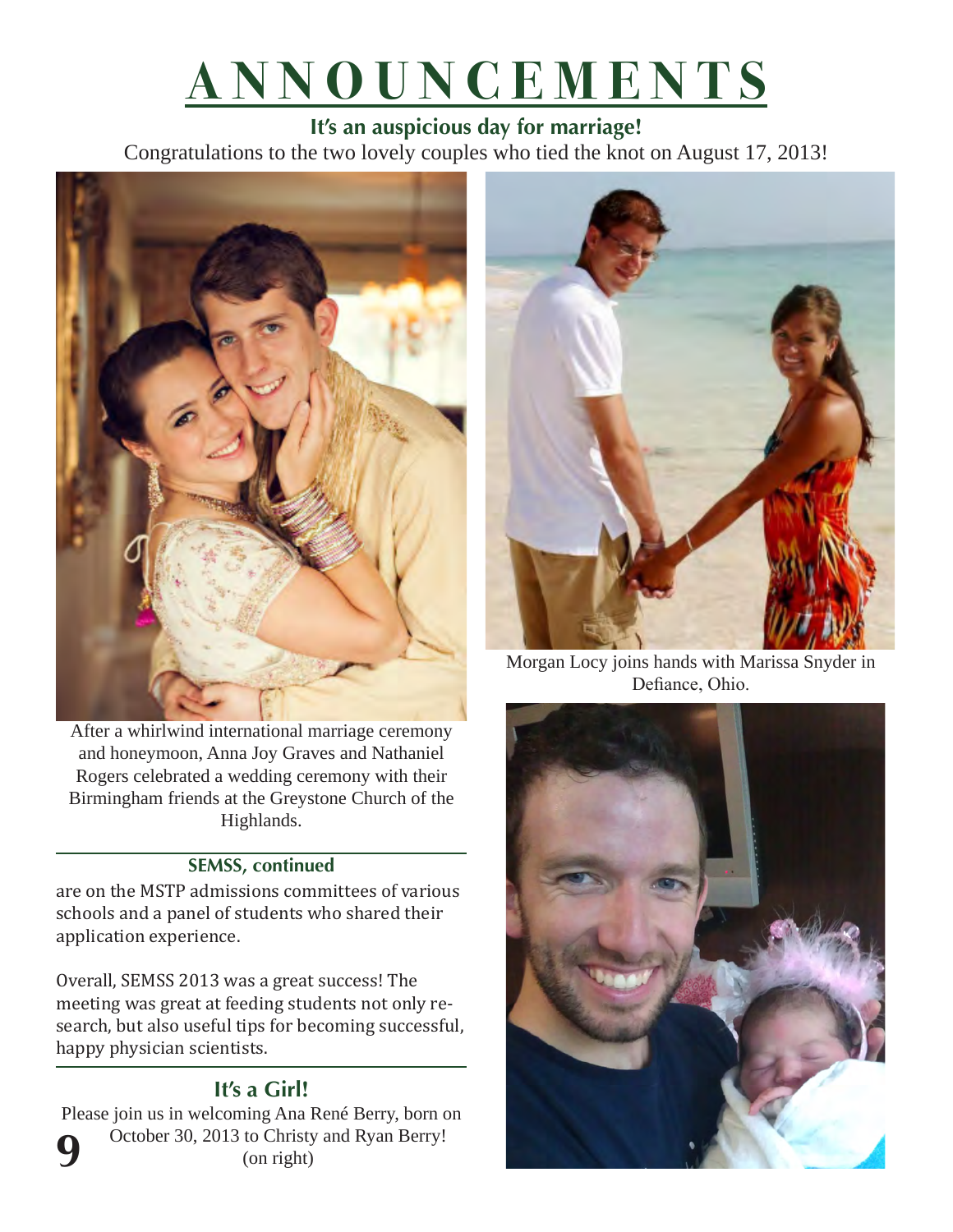# **Publications**

**Albertson AJ**, Williams SB, Hablitz JJ. Regulation of epileptiform discharges in rat neocortex by HCN channels. J Neurophysiol. 2013 Jul 17. PMID: 23864381.

Ryley Parrish R, **Albertson AJ**, Buckingham SC, Hablitz JJ, Mascia KL, Davis Haselden W, Lubin FD. Status Epilepticus Triggers Early And Late Alterations In Brain-Derived Neurotrophic Factor And Nmda Glutamate Receptor Grin2b Dna Methylation Levels In The Hippocampus. Neuroscience. 2013 Jun 26. pii: S0306- 4522(13)00535-6. doi: 10.1016/j. neuroscience.2013.06.029. PMID: 23811393.

Oliver MB, Jones C, Larson TR, **Calix JJ**, Zartler ER, Yother J, Nahm MH. Streptococcus pneumoniae serotype 11D has a bi-specific glycosyltransferase and expresses two different capsular polysaccharide repeating units. J Biol Chem. 2013 Jun 4. [Epub ahead of print] PMID: 23737526.

**Gladden JD**, Zelickson BR, Guichard J, Ahmed MI, Yancey DM, Ballinger SW, Shanmugam M, Babu GJ, Johnson MS, Darley-Usmar VM, Dell'italia LJ. Xanthine Oxidase Inhibition Preserves Left Ventricular Systolic but not Diastolic Function in Cardiac Volume Overload. Am J Physiol Heart Circ Physiol. 2013 Sep 6. PMID: 24014679.

Day JJ, Childs D, **Guzman-Karlsson MC**, Kibe M, Moulden J, Song E, Tahir A, Sweatt JD. DNA methylation regulates associative reward learning. Nat Neurosci. 2013 Aug 25. doi: 10.1038/nn.3504. PMID: 23974711.

**Merino AM**, Sabbaj S, Easlick J, Goepfert P, Kaslow RA, Tang J. HLA-B signal peptides differentially influence HLA-E- and natural killer cell-mediated cytolysis of HIV-1-infected target cells. Clin Exp Immunol. 2013 Aug 18. doi: 10.1111/cei.12187. PMID: 23952339.

**Reish NJ**, Maltare A, McKeown AS, Laszczyk AM, Kraft TW, Gross AK, King GD. The ageregulating protein klotho is vital to sustain retinal function. Invest Ophthalmol Vis Sci. 2013 Sep 17. pii: iovs.13-12550v1. doi: 10.1167/ iovs.13-12550. [Epub ahead of print] PMID:24045987.

Li FJ, **Schreeder DM**, Li R, Wu J, Davis RS. FCRL3 promotes TLR9-induced B-cell activation and suppresses plasma cell differentiation. Eur J Immunol. 2013 Jul 15. doi: 10.1002/eji.201243068. [Epub ahead of print] PMID: 23857366.

Liu NN, Xi Y, Callaghan MU, Fribley A, Moore-Smith L, **Zimmerman JW**, Pasche B, Zeng Q, Li YL. SMAD4 is a potential prognostic marker in human breast carcinomas. Tumour Biol. 2013 Aug 24. [Epub ahead of print]. PMID: 23975369.

# **Medical Student Research Day Awards 2013**

Long Term Oral Presentation: **Catherine Poholek**

Poster Presentations**:** Group A Winner: **Avinash Honasoge** Runner Up: **Stephanie Brosius**

Group C Winner: **Brian Warmus** Runner Up: **David Figge**

Group E Winner: **Jennifer Stanley** Group J: Winner: **Emily Blosser**

Group K Winner: **Morgan Locy**  Runner Up: **Muhan Hu**

Group N Winner: **Alice Weaver**

Group P Winner: **Travis Hull**

#### **The Vulcan Letter**

 **Managing and Layout Editor** Elizabeth Ma

 **Layout Editors** Lindsay Stoyka Randy Seay

 **Contributors** Alexander Bray Muhan Hu Timothy Kennell Jr. Robin Lorenz, MD, PhD Mark Pepin  **10**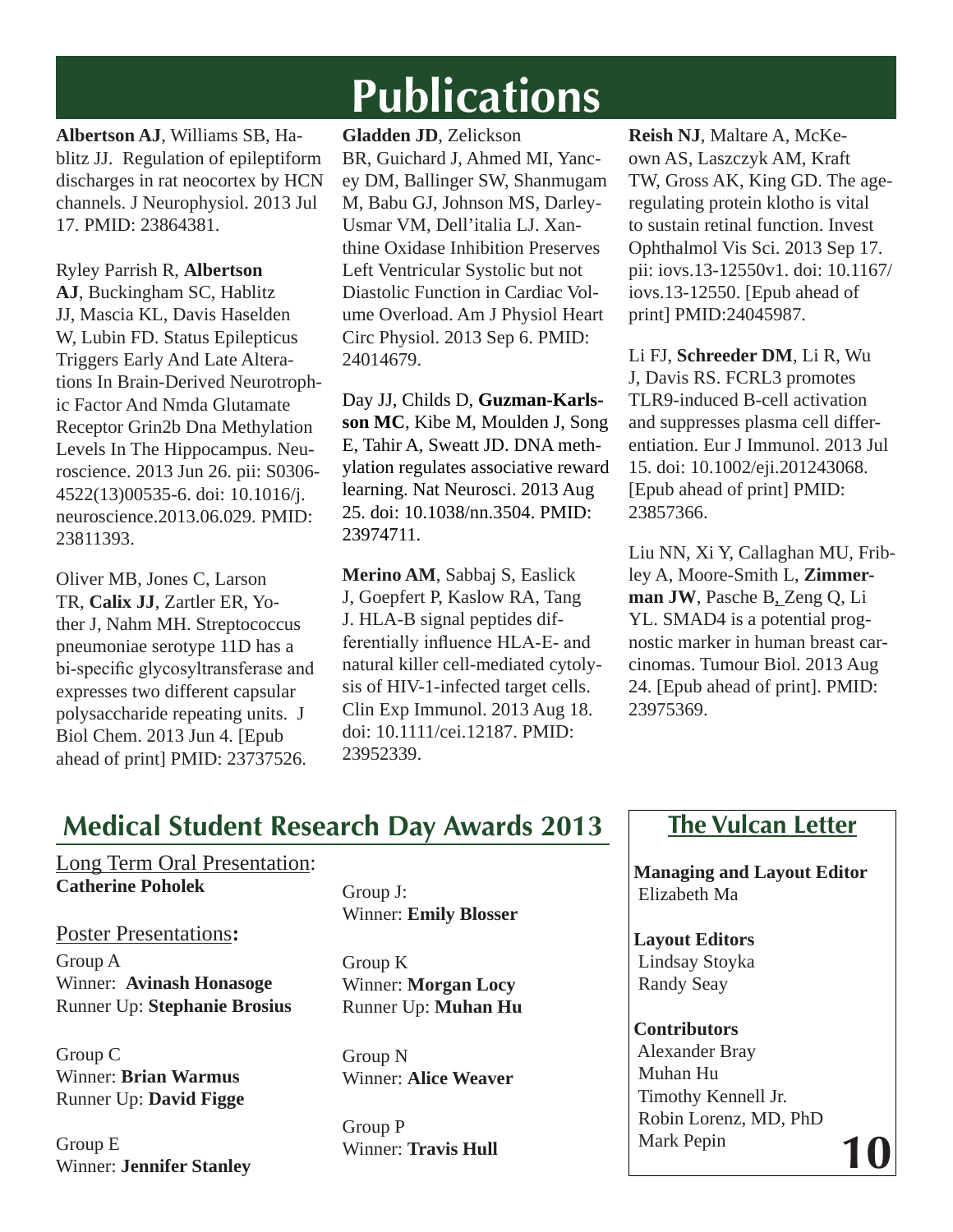# **Best of Birmingham - A Personal Perspective** *by Lindsay Stoyka*

#### **Best Tourist Site Vulcan Park and Museum**

Vulcan statue, one of Birmingham most memorable sites, overlooks the city and is the world's largest cast iron statue. Originally built in 1904, the statue has overlooked Birmingham since the 1930s. Vulcan Museum gives an interactive history of the city's history, but few experiences compare to standing at the top of the statue and looking out over the entirety of Birmingham city. (Note: Recreating Mufasa and Simba's "Everything the light touches" conversation from The Lion King is optional, but encouraged.)

#### **Best Running Trail Shades Creek Greenway ("Lakeshore Trail")**

This decision is admittedly biased, based on location. However, this 2.5 mile trail is well populated, paved, and (generally) flat. It has parking at both ends of the trail and is surrounded by scenic wilderness, though it is near Lakeshore Parkway. The trail runs from Brookwood Boulevard (near Highway 31) to Greensprings Highway/Columbiana Road. It is well-populated enough to avoid feeling isolated, but is rarely overrun with visitors. Mile markers are spray painted on the pavement to help determine how far you have left.

#### **Best Popsicles: Steel City Pops**

Steel City Pops transforms popsicles from a childhood summer snack grabbed once the ice cream runs out to a crave-able gourmet treat. Founded in the Birmingham area, Steel City Pops makes 100% natural popsicles, with flavors ranging from fruity to creamy. In addition to traditional flavors such as strawberry, lemonade, and chocolate, the company surprises your taste buds with concoctions such as orange mint green tea, ginger wasabi, and pumpkin.

#### **Best Coffee Shop O'Henry's Coffeeshop**

Also founded in the Birmingham area, O'Henry's Coffeeshop is a double threat to competitors – it boasts truly great coffee and also a perfect environment to relax (or, to be more accurate, study). O'Henry's serves coffee brewed at their sister company, O'Henry's Coffee Roasting Company. A popular venue for medical students, it provides an excellent location for study sessions while supporting the ever-growing caffeine addiction.

#### **Best Shopping Mall Experience The Summit**

The Summit is an outdoor mall located at the intersection of Highway 280 and I-459. It boasts an impressive range of shops, though the winning factor here is the experience itself. The Summit has beautiful scenery and generally has a great aesthetic.

#### **Best Late Night Food Al's Deli and Grill**

Legend has it that Al's hasn't been closed in 14 years. Not even for holidays. Though not necessarily a Christmas dinner locale, Al's is a Southside Birmingham staple, open late and always brimming with a variety of Birmingham residents. Crowd favorite, "loaded bakers," is a potato grown to gigantic proportions and filled with every form of delicious food imaginable. Visit for a true Birmingham experience.

And if you're looking for a specific cuisine to wake your tastebuds, check out the following:

#### **Best Chinese Food**: **Red Pearl**

This is real authentic chinese food – it even has it's own Asian market attached to it!

#### **Best Italian**: **Gian Marcos**

You won't even find such quality food in Rome – it's a small place that really uses the freshest ingredients.

### **Best Sandwiches**:

**Mama Goldberg's** You can't beat their hot sandwiches

#### **Best Mexican**: **Sabor**

Did someone say cheap margaritas?

#### **Best Barbeque**: **Saw's**

You can't beat their pulled pork sandwiches